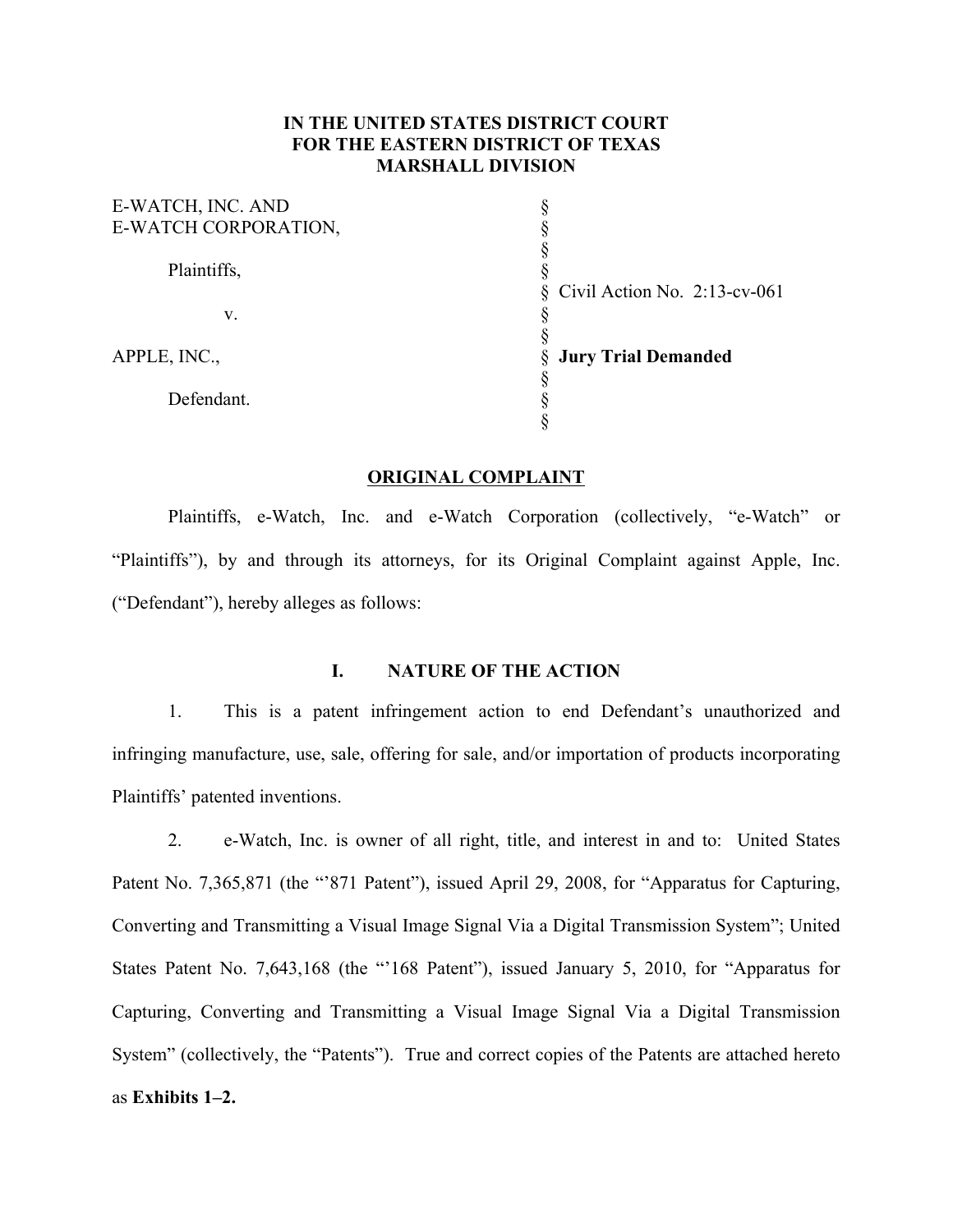3. e-Watch Corporation and e-Watch, Inc. are parties to Inter-Company License Agreement, under which e-Watch, Inc. grants to e-Watch Corporation an exclusive license to make, use, sell and support products and services in accordance with the Patents, subject to certain restrictions and reservations of rights.

4. Defendant manufactures, provides, sells, offers for sale, imports, and/or distributes infringing products and services related to those products.

5. Plaintiffs further seek monetary damages and prejudgment interest for Defendant's past infringement of the Patents.

#### **II. THE PARTIES**

6. Plaintiff e-Watch, Inc. is a corporation organized and existing under the laws of the State of Nevada, with its principal place of business located at 23011 IH-10 West, San Antonio, Texas 78257.

7. Plaintiff e-Watch Corporation is a corporation organized and existing under the laws of the State of Texas, with its principal place of business located at 23011 IH-10 West, San Antonio, Texas 78257.

8. Upon information and belief, Defendant Apple, Inc. is a corporation organized under the laws of the State of California, with its principal places of business located at 1 Infinite Loop, Cupertino, CA 95014. Apple, Inc. also has a place of business at 12545 Riata Vista Circle, Austin, Texas 78727. Upon information and belief, Defendant Apple, Inc. is authorized to do business in Texas. Apple, Inc. may be served by serving its registered agent CT Corporation System, 350 N. St. Paul Street, Suite 2900, Dallas, Texas 75201-4234.

2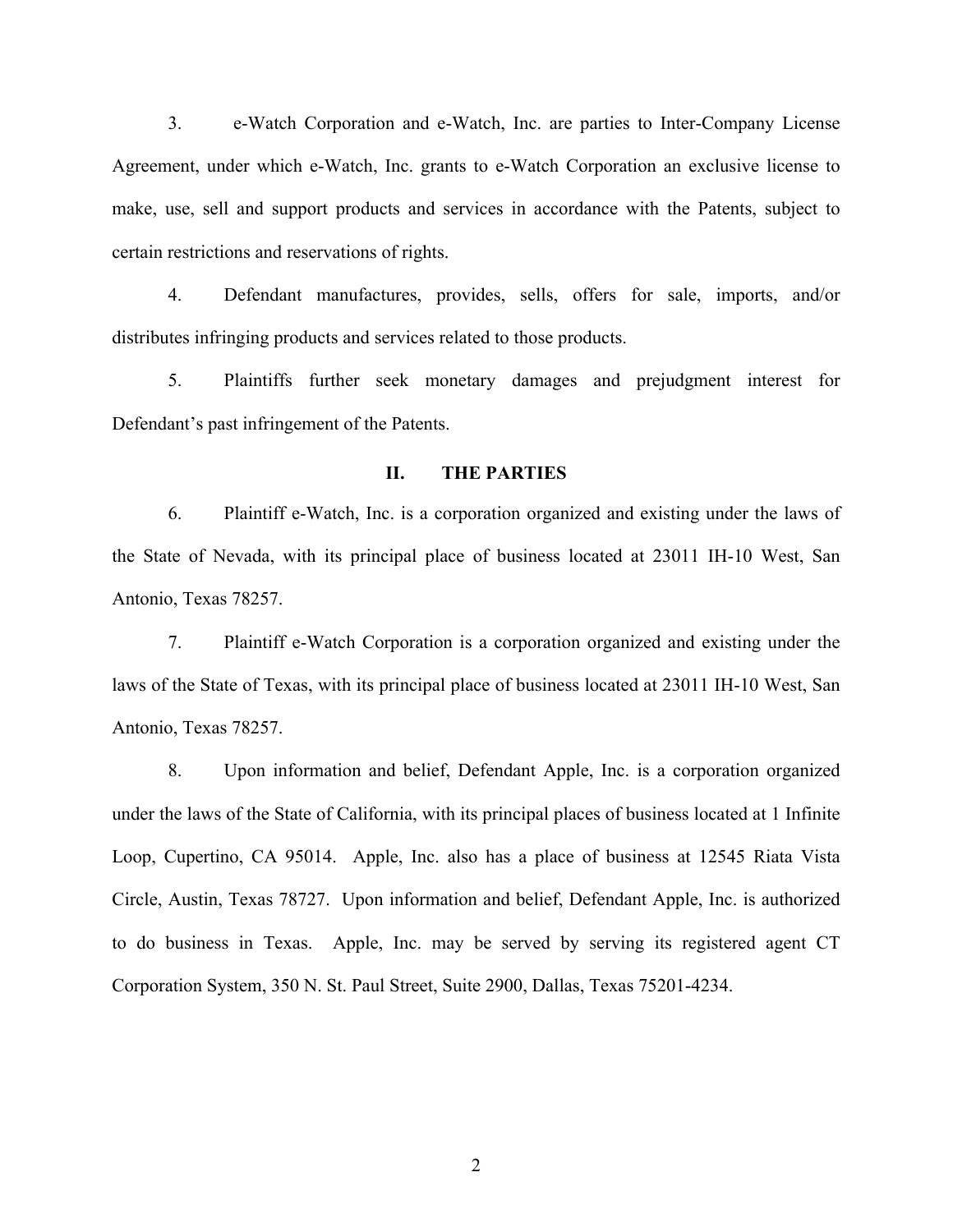#### **III. JURISDICTION AND VENUE**

9. This is an action for patent infringement which arises under the Patent Laws of the United States, in particular, 35 U.S.C. §§271, 281, 283, 284, and 285. This Court has jurisdiction over the subject matter of this action under 28 U.S.C. §§1331 and 1338(a).

10. This Court has personal jurisdiction over Defendant, and venue is proper in this Court pursuant to 28 U.S.C. §§1391(b), (c), and 1400.

#### **IV. PATENTS-IN-SUIT**

11. The Patents disclose an image capture, conversion, compression, storage and transmission system. The system provides a data signal representing the image in a format and protocol capable of being transmitted over transmission systems and received equipment receiving stations. In its most comprehensive form, the system is capable of capturing/receiving and sending audio, documentary and visual image data to and from remote stations.

12. Plaintiffs have obtained all substantial right and interest to the Patents, including all rights to recover for all past and future infringements thereof.

13. Plaintiffs have acted in conformity with 35 U.S.C. § 287.

### **V. DEFENDANT'S ACTS**

14. Upon information and belief, Defendant manufactures, provides, sells, offers for sale, and/or distributes certain infringing camera phones that are capable of operating over cellular networks, including by way of example iPhone 4S ("Camera Phones"). By doing so, Defendant has infringed the Patents.

15. Upon information and belief, Defendant's Camera Phones are infringing systems. Defendant encourages and instructs its customers to use these infringing systems in a manner that infringes the Patents.

3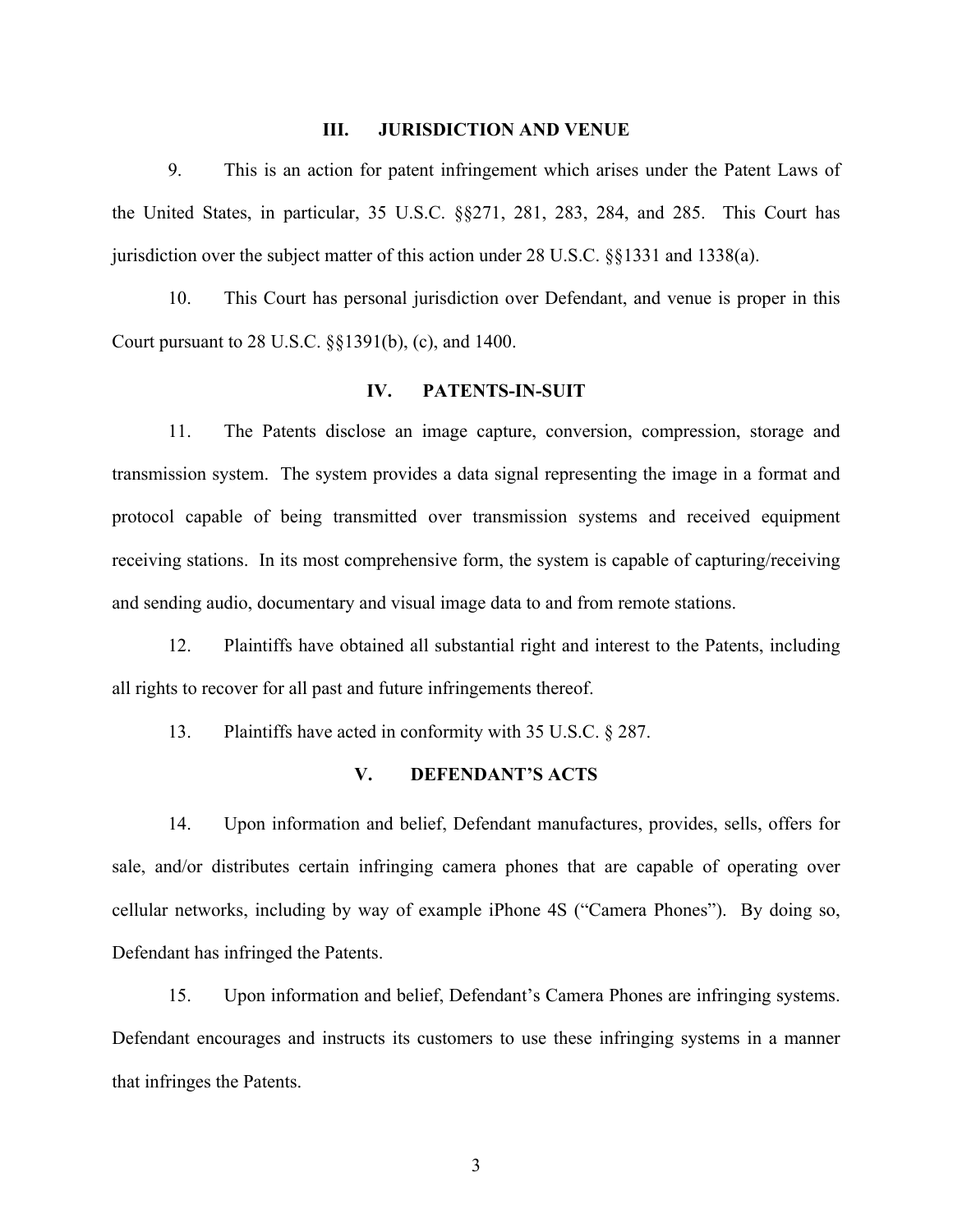16. Plaintiffs have been and will continue to suffer damages as a result of Defendant's infringing acts.

### **COUNT ONE**

# **PATENT INFRINGEMENT—U.S. PATENT NO. 7,365,871**

17. Plaintiffs reallege and incorporate herein paragraphs 1–14.

18. Upon information and belief, Defendant has directly infringed the '871 Patent.

19. The aforementioned acts of Defendant have caused damage to Plaintiffs and will continue to do so.

## **COUNT TWO**

## **PATENT INFRINGEMENT—U.S. PATENT NO. 7,643,168**

- 20. Plaintiffs reallege and incorporate herein paragraphs 1–17.
- 21. Upon information and belief, Defendant has directly infringed the '168 Patent.

22. Defendant's aforementioned acts have caused damage to Plaintiffs and will continue to do so.

### **VI. JURY DEMAND**

23. Plaintiffs hereby demand a jury on all issues so triable.

## **VII. REQUEST FOR RELIEF**

WHEREFORE, Plaintiffs e-Watch, Inc. and e-Watch Corporation respectfully request

that the Court:

- A. Enter judgment that Defendant infringes one or more claims of the Patents asserted against them in the above Counts literally and/or under the doctrine of equivalents;
- B. Award Plaintiffs e-Watch, Inc. and e-Watch Corporation past and future damages together with prejudgment and post-judgment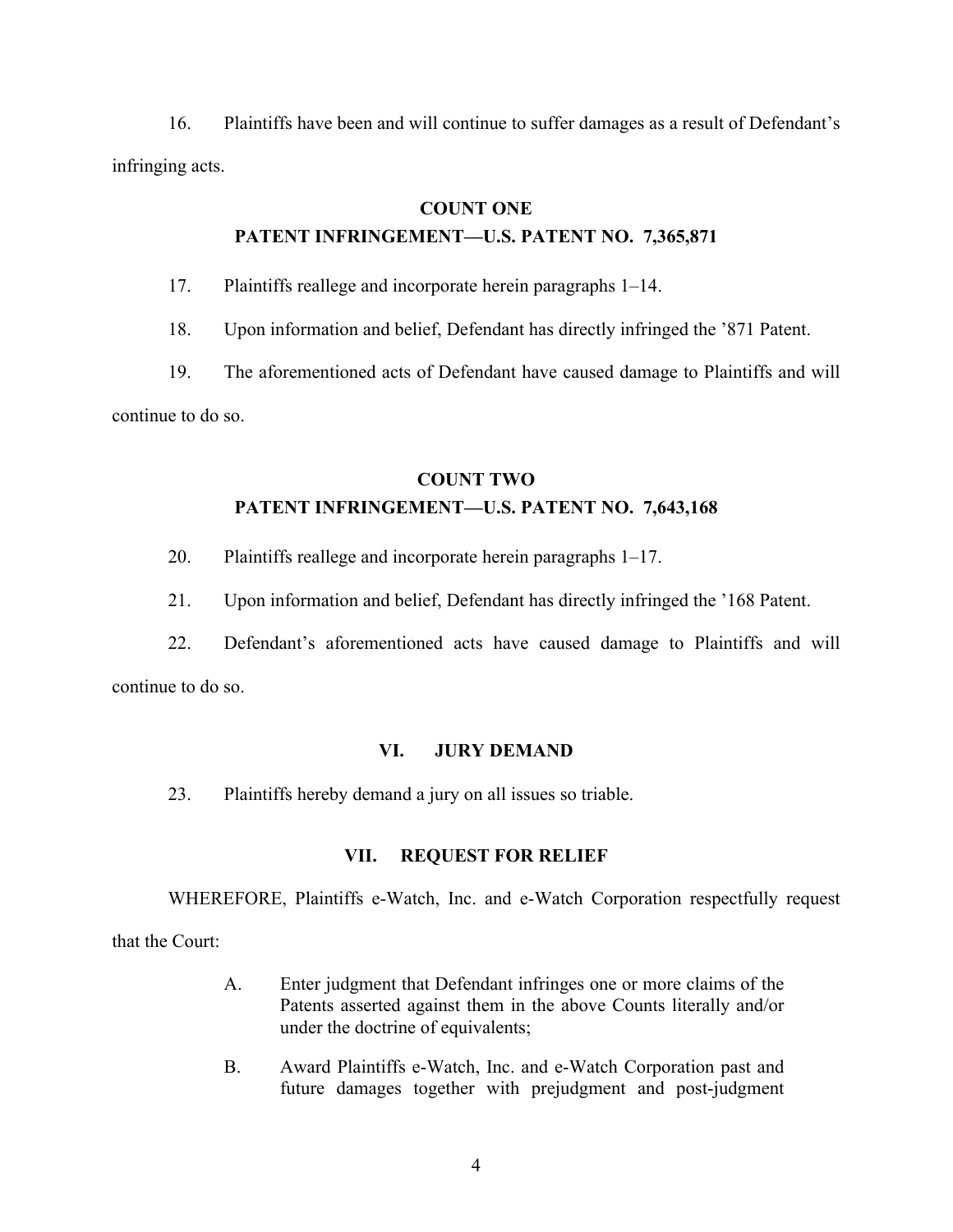interest to compensate for the infringement by Defendant of the Patents asserted against them in the Counts above in accordance with 35 U.S.C. §284; and

C. Award Plaintiffs e-Watch, Inc. and e-Watch Corporation their costs, disbursements, attorneys' fees, and such further and additional relief as is deemed appropriate by this Court.

Dated: December 9, 2013 Respectfully submitted,

By: */s/ Christopher V. Goodpastor* Christopher V. Goodpastor State Bar No. 00791991 LEAD ATTORNEY Mikal C. Watts State Bar. No. 20981820 WATTS GUERRA LLP 811 Barton Springs Road, Suite 725 Austin, Texas 78704 Telephone: (512) 479-0500 Facsimile: (512) 479-0502 Email: cgoodpastor@wattsguerra.com mcwatts@wattsguerra.com

> Francisco Guerra, IV State Bar No. 00797784 WATTS GUERRA LLP 300 Convent Street, Suite 100 San Antonio, Texas 78205 Telephone: (210) 527-0500 Facsimile: (210) 527-0501 Email: fguerra@wattsguerra.com